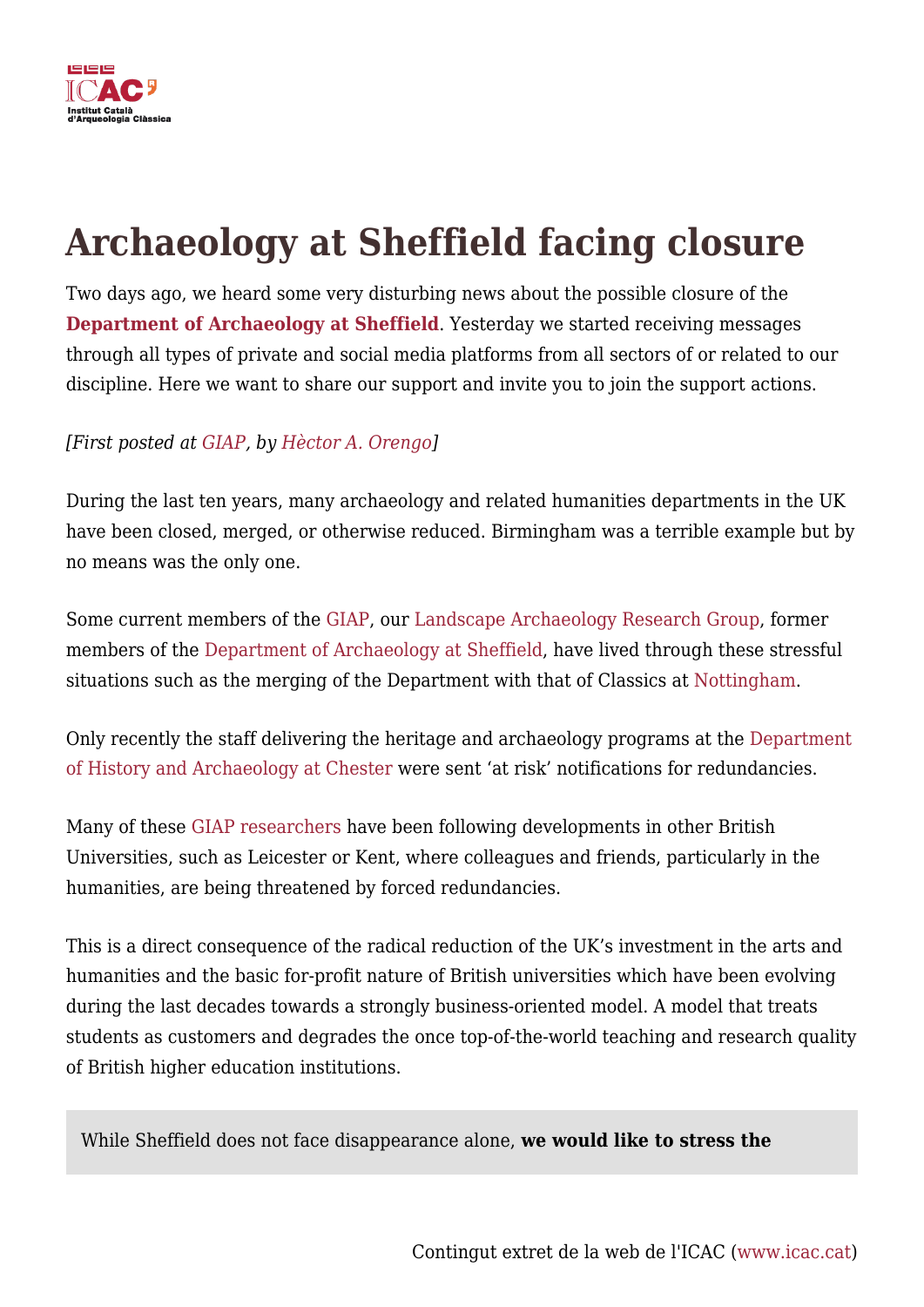

#### **importance of this particular department for the discipline as a whole**.

In this department, **[Colin Renfrew](https://en.wikipedia.org/wiki/Colin_Renfrew)** wrote his seminal work on the [Emergence of](https://www.jstor.org/stable/j.ctt1vgwb5m) [Civilisation.](https://www.jstor.org/stable/j.ctt1vgwb5m) The Department has hosted the most innovative research in archaeology for the last 50 years with figures (in alphabetical order) such as [Umberto Albarella](https://www.sheffield.ac.uk/archaeology/our-people/academic-staff/umberto-albarella), [John Barrett](https://www.sheffield.ac.uk/archaeology/our-people/academic-staff/john-c-barrett), [John Bennet,](https://www.sheffield.ac.uk/archaeology/our-people/academic-staff/john-bennet) [Keith Branigan](https://www.sheffield.ac.uk/archaeology/our-people/academic-staff/keith-branigan), [Maureen Carroll](https://www.sheffield.ac.uk/archaeology/news/professor-maureen-carroll-prestigious-aia-lecturer-2019), [Peter Day](https://www.sheffield.ac.uk/archaeology/our-people/academic-staff/peter-day), [Dawn Hadley,](https://www.york.ac.uk/archaeology/people/academic-staff/hadley/) [Paul Halstead](https://www.sheffield.ac.uk/archaeology/our-people/academic-staff/paul-halstead), [Caroline Jackson,](https://www.sheffield.ac.uk/archaeology/our-people/academic-staff/caroline-jackson) [Glynis Jones](https://www.sheffield.ac.uk/staff/portraits/jones), [John Moreland,](https://www.sheffield.ac.uk/archaeology/our-people/academic-staff/john-moreland) [Colin Renfrew](https://www.arch.cam.ac.uk/directory/acr10), [Sue and Andrew Sherrat,](https://en.wikipedia.org/wiki/Andrew_Sherratt) [Mike Parker-Pearson](https://www.ucl.ac.uk/archaeology/people/mike-parker-pearson-professor-british-later-prehistory), [Marek Zvelebil,](https://en.wikipedia.org/wiki/Marek_Zvelebil) and many others.

Younger teaching and research staff currently direct world-leading research at the Black Sea, Turkey, Greece, and many other cultural cradles that help us understand the past and by doing so be conscious of the present to be able to shape our futures.

[Sheffield h](https://www.sheffield.ac.uk/archaeology)as been at the forefront of the discipline for the last 50 years and its contributions have strongly shaped it in many ways.

Zooarchaeology, material culture studies, and archaeometry, archaeobotany, and palaeoenvironment, landscape archaeology, heritage, you name it! [The Sheffield centre for](https://www.sheffield.ac.uk/archaeology/research/mediterranean) [Aegean Archaeology](https://www.sheffield.ac.uk/archaeology/research/mediterranean) with its annual roundtables and book series, Sheffield Studies in Aegean Archaeology, has had a profound influence in Greek archaeology with a huge number of Greek students having been trained there, who are now leading the discipline from Greece and elsewhere.

The importance of the **reference collections** at Sheffield (zooarchaeology, osteology, pottery, seeds, etc.), which are a basic knowledge generation resource in archaeology, cannot be stressed enough. What will happen to them? These have always been open to the larger research community, their potential loss, lack of maintenance, or restricted access will affect the whole of the discipline.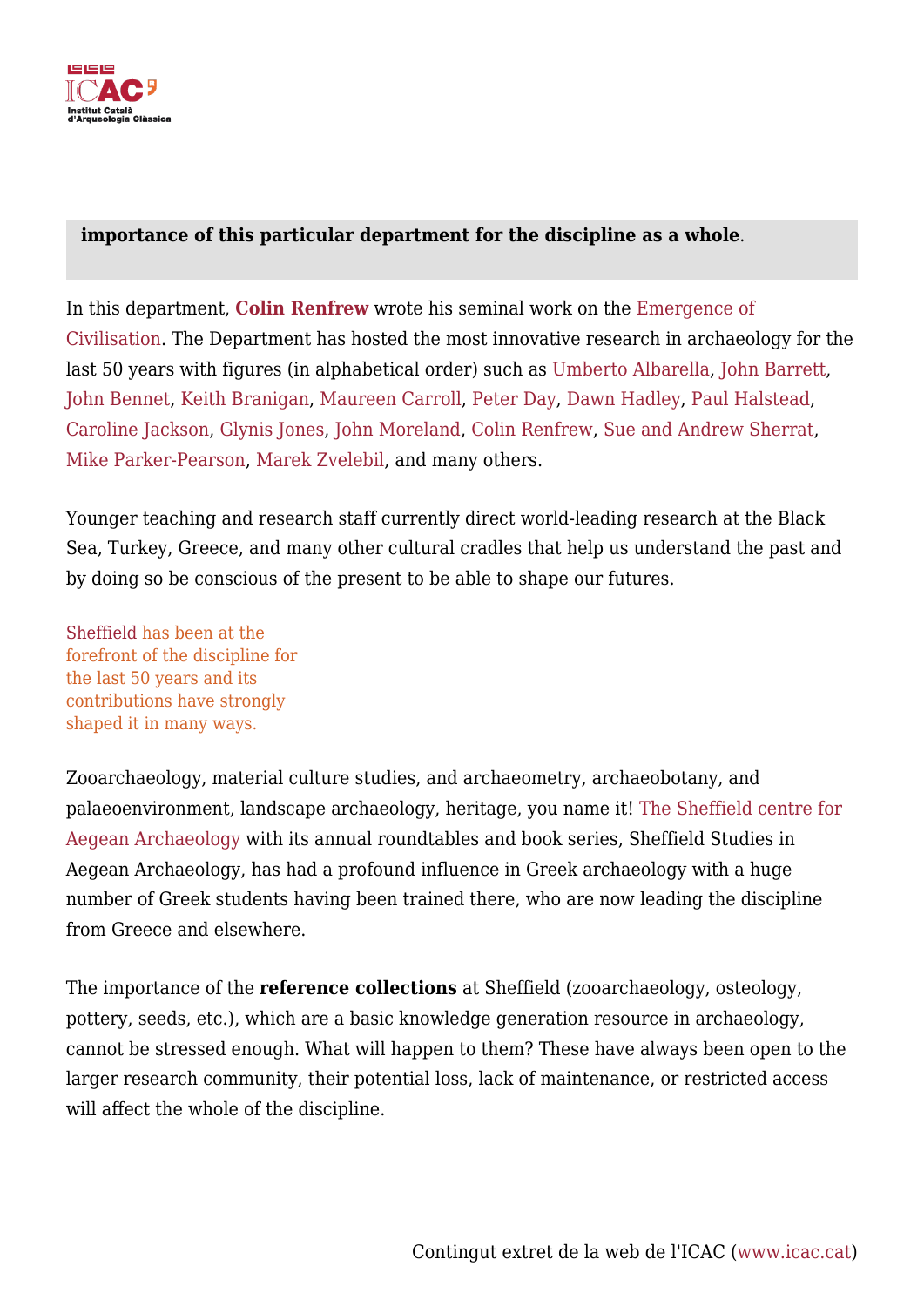

[Sheffield's Archaeology Department](https://www.sheffield.ac.uk/archaeology) influence is global, its strength and leadership have enormously contributed to shaping GIAP and many other teams and departments across the globe.

#### **Here is Sheffield's "footprint" on GIAP:**

- [Hector A. Orengo](https://icac.cat/en/who-are-we/staff/horengo/), co-director of [GIAP](https://giap.icac.cat/) and International Coordinator of ICAC was a Marie Curie International Fellow at Sheffield.
- [Alexandra Livarda](https://icac.cat/en/who-are-we/staff/alivarda/), head of [GIAP](https://giap.icac.cat/)'s archaeobotany line, did her MSc in Environmental Archaeology and palaeoeconomy at Sheffield and later had a postdoctoral fellowship there.
- [Alexandra Kriti](https://icac.cat/en/who-are-we/staff/akriti/), which recently started her PhD with us, also did the MSc in Environmental Archaeology and palaeoeconomy at Sheffield.
- [Lídia Colominas,](https://icac.cat/en/who-are-we/staff/lcolominas/) head of [GIAP'](https://giap.icac.cat/)s zooarchaeology line, and Abel Gallego, a PhD researcher in zooarchaeology, both had research stays at Sheffield.
- [Toby C. Wilkinson,](https://icac.cat/en/who-are-we/staff/twilkinson/) Marie Curie International Fellow at [GIAP d](https://giap.icac.cat/)id his PhD at Sheffield.
- [Efrosiny Boutsikas,](https://kent.academia.edu/EfrosyniBoutsikas) Senior lecturer at Kent and Marie Curie International Fellow at GIAP (from 2022) obtained her undergraduate degree from Sheffield.
- [Charlotte Diffey](https://www.researchgate.net/profile/Charlotte-Diffey), Marie Curie International Fellow at [GIAP](https://giap.icac.cat/) (from September 2021) did her PhD at Oxford supervised by [Amy Bogaard](https://www.arch.ox.ac.uk/people/bogaard#/), who did her PhD at Sheffield. Many of us still actively collaborate with Sheffield's department members. Only recently we had Dr. Jane Rempel giving a research seminar in our Ancient Mediterranean webinar series, which just this week hosted Nancy Krahtopoulou, who did her PhD at Sheffield. Veronica Aniceti, who gave the first seminar in the series, did her MSc and PhD at Sheffield.

#### **In short, [Sheffield h](https://www.sheffield.ac.uk/archaeology)as acted and still acts as a central node in worldwide**

**archaeology networks**. Without it, GIAP would probably not exist today as it is, and we suspect this is true for many other academic institutions and the discipline in general. Under these circumstances we must wonder, what will archaeology lose during the next years without Sheffield there to help steer it and shape it?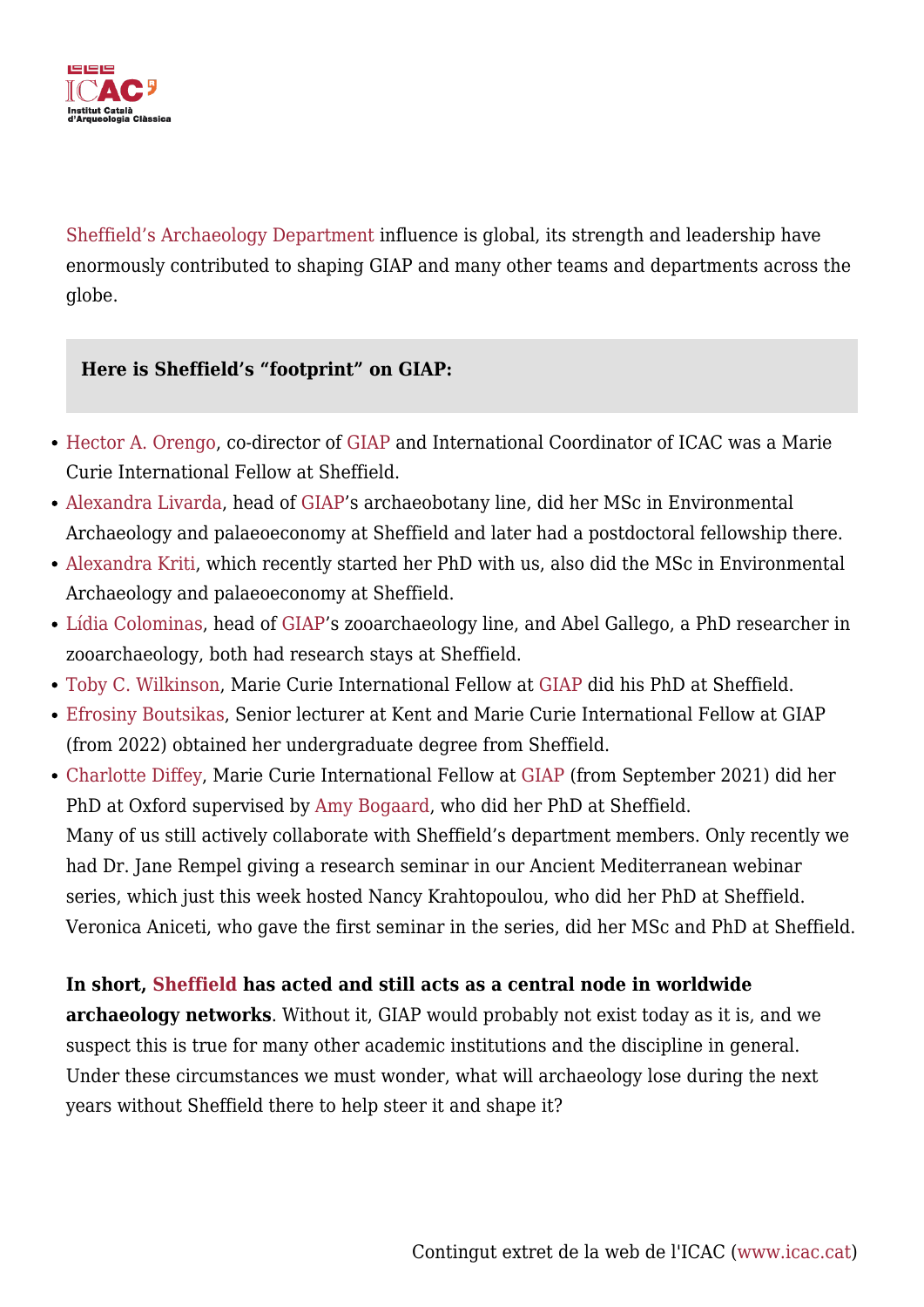

## **Save Sheffield Archaeology Resources**

Sheffield Archaeology staff have launched [a call for supporting t](https://sites.google.com/view/save-sheffield-archaeology)he continuity of the [Department of Archaeology at Sheffield](https://www.sheffield.ac.uk/archaeology). They explain the situation as follows:

… the University Executive Board (UEB) responded by **putting the department under review**. After two exhaustive rounds of interviews, full of enthusiastic feedback from staff and students, the board has decided to **organise a vote on the 25th of May**.

Three options are on the table:

(A) support and invest in the department to ensure the future of archaeology at Sheffield

(B) discontinue archaeology as a subject as Sheffield and **make all the staff redundant**

(C) **discontinue archaeology as a coherent and core subject**, but retain aspects of archaeological research and education (human osteology and cultural heritage specifically to be merged into other departments), and **make remaining staff redundant.**

Two out of these three options would dissolve the Department of Archaeology at Sheffield."

("*[Save Sheffield Archaeology Resources](https://sites.google.com/view/save-sheffield-archaeology)*")